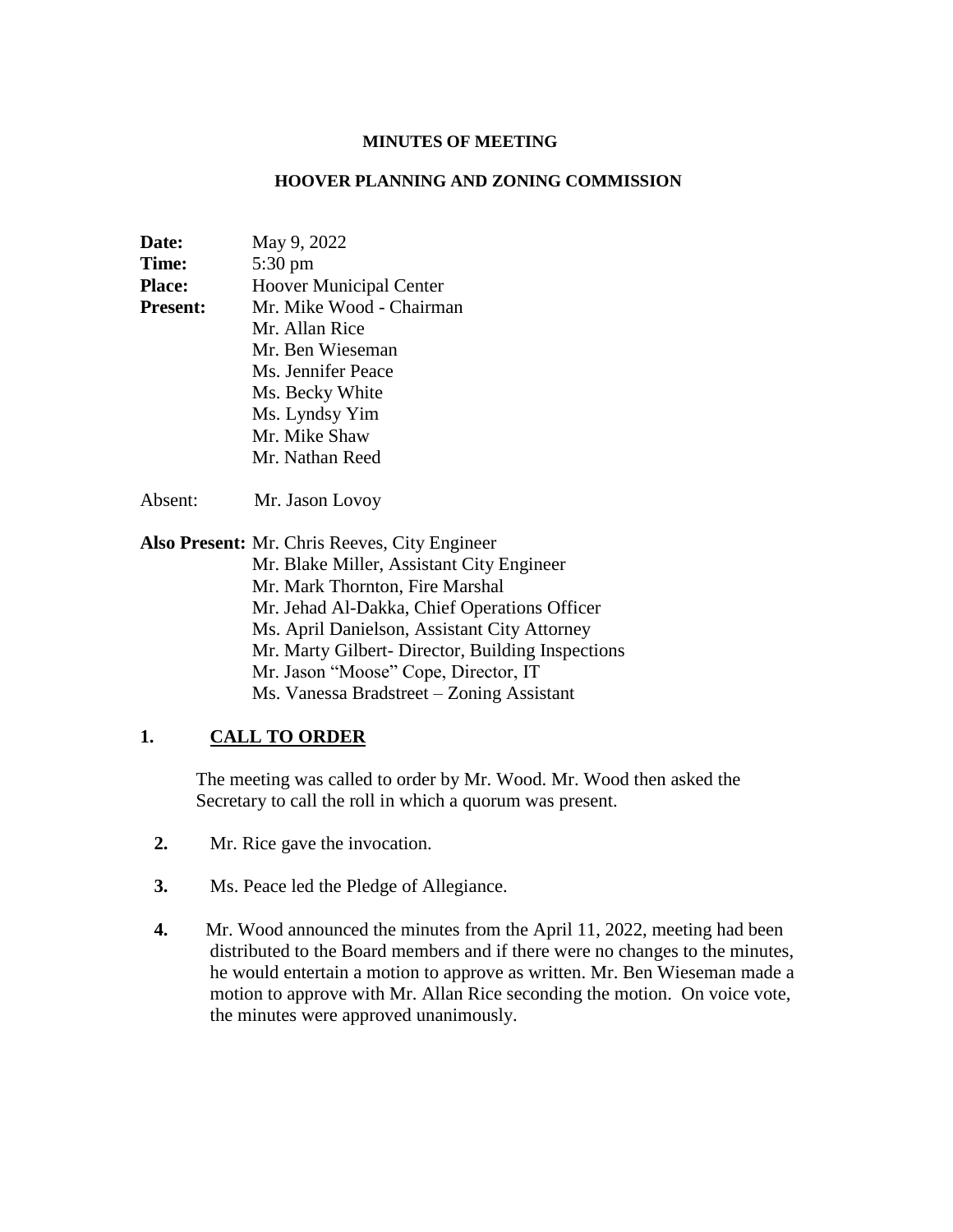### *5. Requests for Preliminary and/or Final Map Approval:*

 Mr. Wood explained the Planning Commission had reviewed the subdivision plats in the work session and had gotten answers to any questions they had, therefore, he would read the subdivision cases and they would be voted on as a block afterwards. He instructed anyone with a question regarding the cases to please raise their hand and they would review the case again at the end. Mr. Wood asked if there were any questions. There were none.

*The following case has been continued and will be heard at the next meeting June 13, 2022. If anyone is interested in this case, it will be heard at the next meeting Monday, June 13, 2022, at 5:30 pm.*

(a) S-0322-12 – Mr. Jay Compton is requesting Preliminary Plat approval for *Friendly Estates (Woodmeadow Subdivision)*, a 6 lot subdivision located at 2560 Woodmeadow Lane. Limited Resources, LLC, is the property owner and the property is zoned R-2 (Single Family District). (CONTINUED)

# COMMENTS: NOT ALL COMMENTS HAVE BEEN ADDRESSED. RECOMMEND CONTINUANCE TO ALLOW APPLICANT TO CONTINUE ADDRESSING COMMENTS.

*(b) S-0422-15* – Allen Hawkins, representing Wal-Mart Realty Company and Sharit Real Estate Holdings, LLC, is requesting *Preliminary Plat* approval for Cahaba *Pointe*, a 1 lot subdivision, located at 5352 Hwy 280, Hoover, AL 35242, and is zoned PUD. Property owners are Wal-Mart Realty Company and Sharit Real Estate Holdings, LLC. (APPROVED)

*COMMENTS: NOT ALL STORMWATER COMMENTS HAVE BEEN ADDRESSED.* 

Mr. Allen Hawkins was present to represent this case. Mr. Wood asked if there were any questions on this case. There were none.

*(c) S*-0522-16 – Scott Rohrer, representing Signature 150, LLC, is requesting *Preliminary Plat* approval for *Everlee Phase 2*, a proposed 116 lot subdivision located on Hwy 150 across from Lake Cyrus Blvd. Signature 150, LLC, is the property owner and the property is zoned PUD. (APPROVED)

## *COMMENTS: NO ISSUES*

Mr. Bob Easley, AL Engineering Co., Inc., was present to represent this case.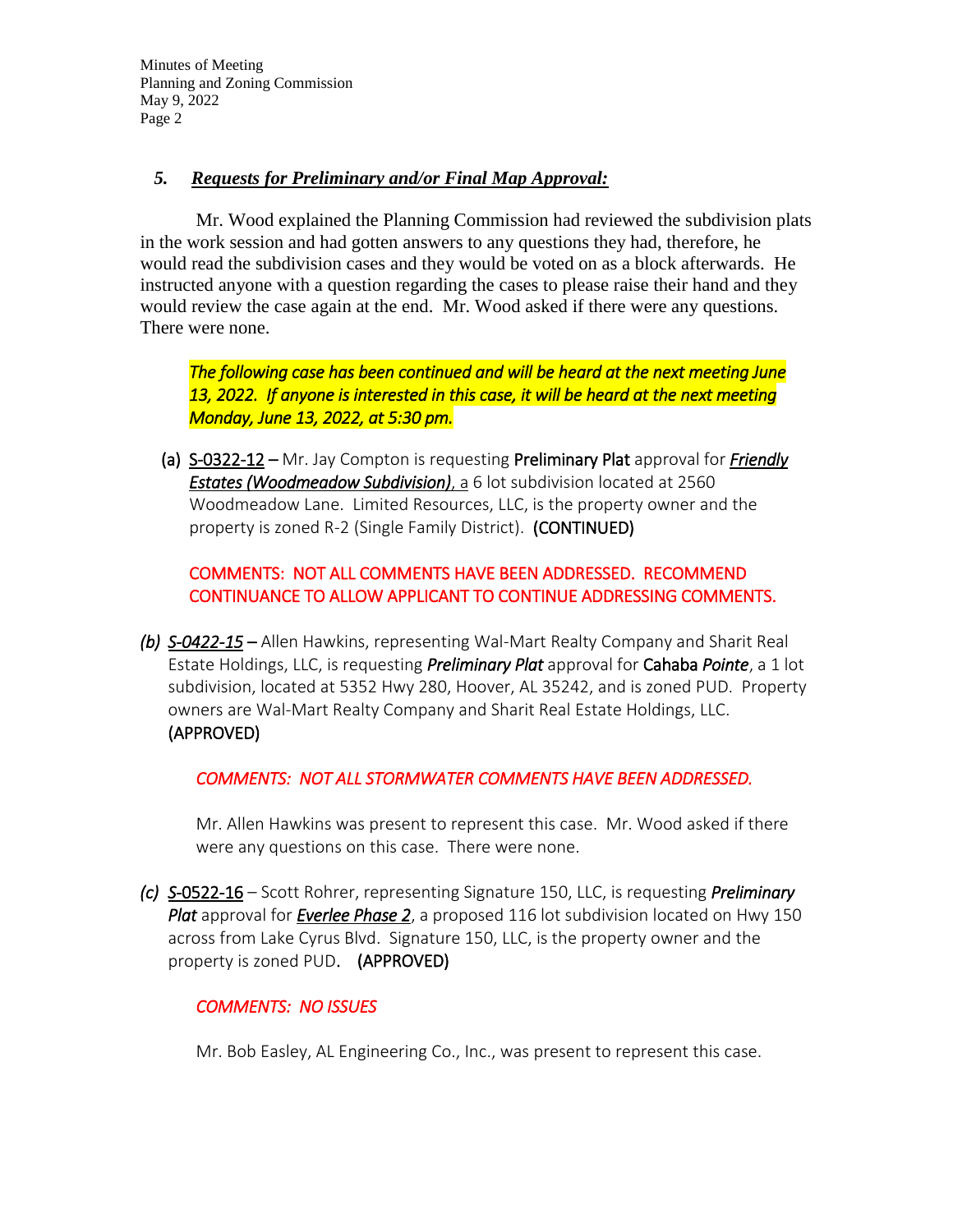> Mr. Wood asked if there were any questions on this case or any of the others read tonight. There were no questions. Mr. Wood asked for a motion for these two cases. Mr. Mike Shaw made a motion to approve S-0422-15 and S-0522-16. Mr. Rice seconded the motion. On voice vote, the motion carried unanimously.

 *The following case has been continued by the applicant until the June 13, 2022, P&Z meeting at 5:30 pm.* 

6. *C-0322-03* – American Pet Resorts, LLC, is requesting *Conditional Use* for a Pet Paradise facility, a pet grooming and boarding facility with outdoor runs, play areas, to include on-site veterinary care and residence quarters for a 24 hour on-site caretaker and approval of the site plan, to be located at *1014 Brocks Gap Parkway* in Trace Crossings. The owner of the property is U.S. Steel Corporation, A Delaware Corporation, and is zoned PI (Planned Light Industrial).

## *COMMENTS: CONTINUED*

Mr. Woods announced this case had been **continued** by the applicant until the June 13, 2022, P&Z meeting at 5:30 pm and if there was anyone present for this case to know it would be heard at the next meeting, June 13, 2022, at 5:30pm. Mr. Wood added that no new notices would be sent out.

**7.** C-0422-04 **–** Monique A. Mahan (General Manager) is requesting **Conditional Use** approval for Lake Crest Presbyterian Church, member of the Vanguard Presbytery, to meet for church services and Bible studies at Chase Commerce Park at **3829 Lorna Road, Ste 320.** They currently have 35 members and expect parking requirements to be minimal during business hours, as most of their activities would be after hours and on the weekends.

### **RECOMMENDED CONDITIONS/REQUIREMENTS: RECOMMEND APPROVAL WITH THE FOLLOWING CONDITIONS**:

- **Assembly activities/services are limited to weekends and on weekdays after 5pm.**
- **Occupant load shall be restricted to 99.**

#### **OTHER CONSIDERATIONS/COMMENTS**

- **Assembly activities will occur after normal business hours. Small group meetings may occur during normal business hours.**
- **The building/unit does not have a sprinkler system.**
- Signs to be applied for separately.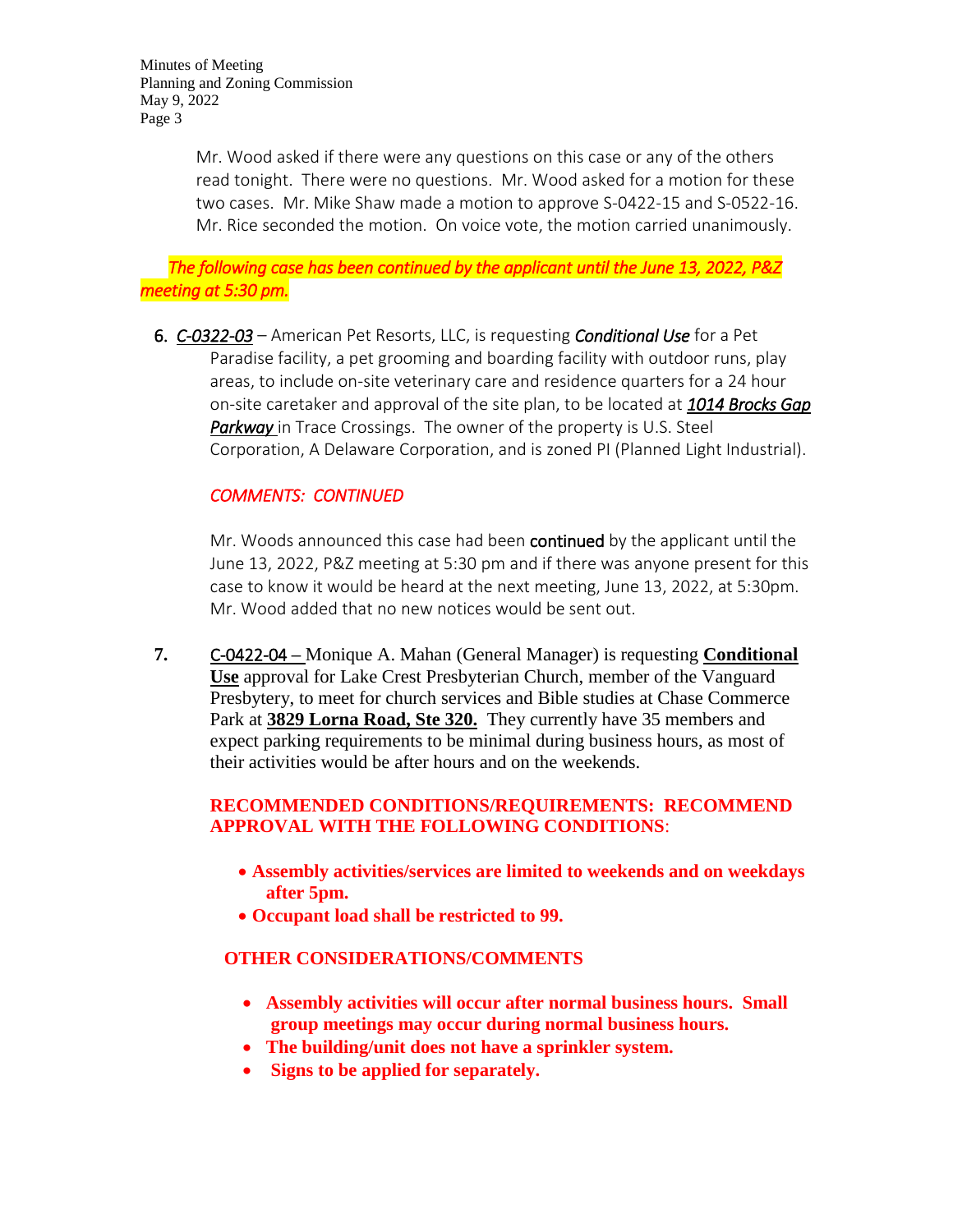## **COMPREHENSIVE PLAN: SUPPORTS COMMERCIAL/MIXED USE DEVELOPMENT IN THIS VICINITY.**

Mr. Sam Carroll, 2 Gaywood Circle, B'ham, was present to represent the landlord of the property. Mr. Don Tate, the trustee, for the church, was present to represent the church and was asked the definition of what a small group consisted of. Mr. Tate answered the group was a Bible Study which normally consisted of  $6 - 8$  people. Mr. Wood explained they needed a number, and Mr. Tate replied 8 people. Ms. White commented that the reason for concern on daytime hours was just to accommodate parking. Mr. Shaw stated he would add a third category to the number of recommended conditions to 12 people. Mr. Shaw made a motion to approve with 3 (three) conditions:

- **Assembly activities/services are limited to weekends and on weekdays after 5pm.**
- **Occupant load shall be restricted to 99.**
- **No more than 12 people will meet during business hours.**
- **8. C-0422-05**  Mr. Phillip E. Black, AIA, B Group Architecture, Inc., representing Hoover City Schools, is requesting *Conditional Use* approval to provide a new 1-story, 10 classroom addition to the existing Bluff Park Elementary School located at *569 Park Avenue*. The property owner is Hoover City Schools and the property is zoned R-1 (Single Family District).

### **RECOMMENDED CONDITIONS/REQUIREMENTS: RECOMMEND APPROVAL WITH THE FOLLOWING CONDITIONS**:

 Submit alternative tree planting plan for the site along with the site civil plan set.

#### **OTHER CONSIDERATIONS/COMMENTS:**

 Easements located adjacent to the building prohibit trees from being planted in front setback. Trees will need to be planted elsewhere on the campus.

# **COMPREHENSIVE PLAN: SUPPORTS NEIGHBORHOOD ENHANCEMENT IN THE VICINITY.**

 Mr. Phillip Black, B Group Architecture, was present to represent Hoover City Schools. Mr. Black stated the school was already at 95% capacity so they wanted to add the new addition for future growth to include 10 new classrooms and a FEMA storm shelter. Mr. Wood asked Mr. Black if he understood the comments about the trees. Mr. Black explained that in the civil plans, they did show they were relocating a Jefferson County sanitary sewer easement which currently crosses under the proposed building footprint and is 20' wide. Mr. Black added everything they were disturbing was the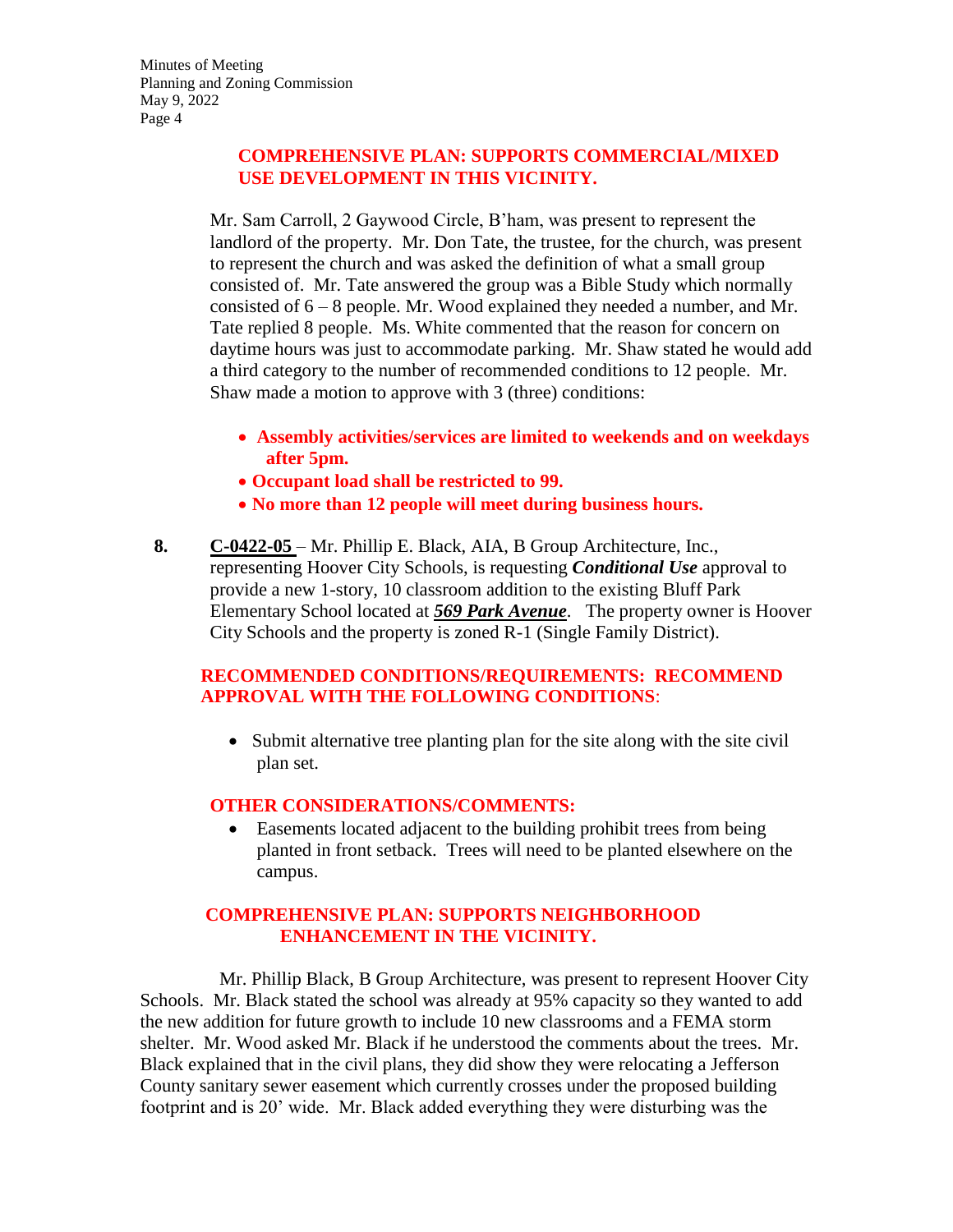building footprint and sanitary sewer and other than that, they really weren't disturbing the site. Mr. Black added there were no trees located on the site they were working on currently and asked if the city's Tree Ordinance would address that subject. Mr. Reeves answered that if Mr. Black would contact the City Planner, Mac Martin, he would be able to give him some guidance.

Mr. Wieseman asked Mr. Black after reviewing his civil plans, about the number of water inlets shown and wanted to make sure no water run-off was going to be flooding toward the buildings. Mr. Black stated they were going to install French drains against the buildings and they would make sure the Civil Engineer would take care of this. Mr. Wood asked if there were any other questions. There were none.

Mr. Wood asked for a motion. Mr. Shaw made a motion to approve C-0422-05 with the following condition:

The requirement of submitting an alternative tree planting plan and the state civil plan set and noting the easements that prevent trees from being planted. Mr. Rice seconded the motion. On voice vote, the motion was approved unanimously.

**9. C-0422-06** – Mr. Boris Sanchez, Flynn Restaurant Group Pizza Hut, is requesting **Conditional Use** approval to install a new pick-up window on the southeast side of the *Pizza Hut* building located at *2312 John Hawkins Parkway*. Birmingham Recon Center, Inc., is the property owner and the property is zoned C-2 (Community Business District).

# **RECOMMENDED CONDITIONS/REQUIREMENTS: RECOMMEND APPROVAL WITH THE FOLLOWING CONDITIONS:**

**No order board with microphone/speaker permitted on site.**

## **OTHER CONSIDERATIONS/COMMENTS:**

- **Applicant intends for all orders to be made via phone or app. Drive thru service for pick-up only. No ordering to take place in drive thru lane.**
- **Signs to be applied for separately.**

### **COMPREHENSIVE PLAN: SUPPORTS COMMERCIAL DEVELOPMENT IN THIS VICINITY.**

Mr. Joey Icolano, Director of Operations, Pizza Hut, 2312 John Hawkins Parkway, was present to represent this case. Mr. Wood asked Mr. Icolano if he understood this was for pick-up only. Mr. Icolano stated he understood. Mr. Wood asked if there were any questions. There were none.